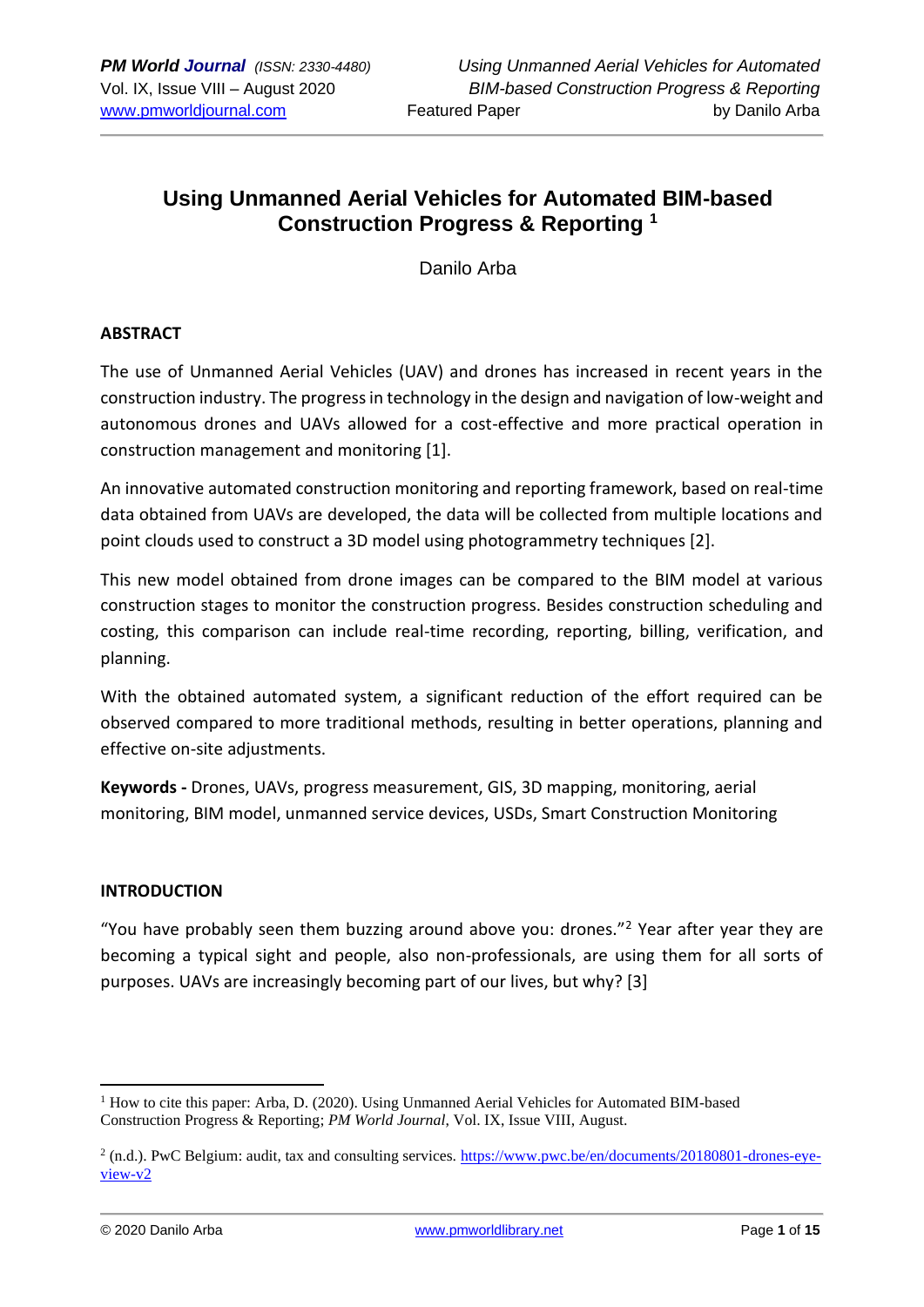The first recorded UAV dates back to 1849, "when the Austrian attacked the Italian city of Venice using unmanned balloons that were loaded with explosives"<sup>3</sup>[4]. "The first drone was the 1918 Kettering Bug, developed for defence in World War I. It was used as an aerial torpedo to reduce the need for manned flights over hostile territory."<sup>4</sup>

Between WW1 and WW2, the "Reginald Denny series from Reginald Denny industries were the first drones produced on a large scale, around 15.000, and Northrop bought the company in 1936."<sup>5</sup>

"In 1946, B-17 Flying Fortresses were transformed into drones for collecting radioactivity data during nuclear tests"<sup>6</sup>. "Decoy drones, such as the ADM-20 Quail, were developed during the Cold War to help manned planes fly safely into defended airspace."<sup>7</sup> "The use of reconnaissance drones in the Vietnam War highlighted the main purpose of drones, then and now: to gather information."<sup>8</sup>

It does not matter which type of drone we choose, they all have a common denominator: they accomplish a task that would prove time-consuming, costly, confusing, or even impossible for a human. We need to be sure to choose the correct type of drone for the selected task. When people talk about drones, they usually think of vehicles that are flown remotely (RPV). New apps/technology development is growing to allow communications of the many new unmanned service devices (USDs).

"We can divide into three main groups types of aerial drones:

- 1. Multi-rotor
- 2. Fixed-wing
- 3. Lighter-than-air

The most common drone configuration is multirotor that have four to eight rotors. The multirotor (a rotary wing) has been available for almost ten years, in part thanks to the development

https://en.wikipedia.org/wiki/Radioplane\_Company

<sup>3</sup> Rshaffer. (2020, June 10). A short history of unmanned aerial vehicles (UAV). Consortiq. https://consortiq.com/short-history-unmanned-aerial-vehicles-uavs/

<sup>4</sup>Stamp, J. (2013, February 12). Unmanned drones have been around since World War I. Smithsonian Magazine. [https://www.smithsonianmag.com/arts-culture/unmanned-drones-have-been-around-since-world-war-i-16055939](about:blank) <sup>5</sup> Radioplane company. (2015, January 3). Wikipedia, the free encyclopedia. Retrieved June 25, 2020, from

<sup>6</sup> B-17 Flying Fortress. (2019, March 25). AIRMAN Magazine. https://airman.dodlive.mil/2019/03/25/b-17-flyingfortress/

 $7$  ADM-20 quail. (n.d.). Federation Of American Scientists – Science for a safer, more informed world. https://fas.org/nuke/guide/usa/bomber/adm-20.htm

<sup>&</sup>lt;sup>8</sup> A brief history of drones. (n.d.). Imperial War Museums. [https://www.iwm.org.uk/history/a-brief-history-of](about:blank)[drones](about:blank)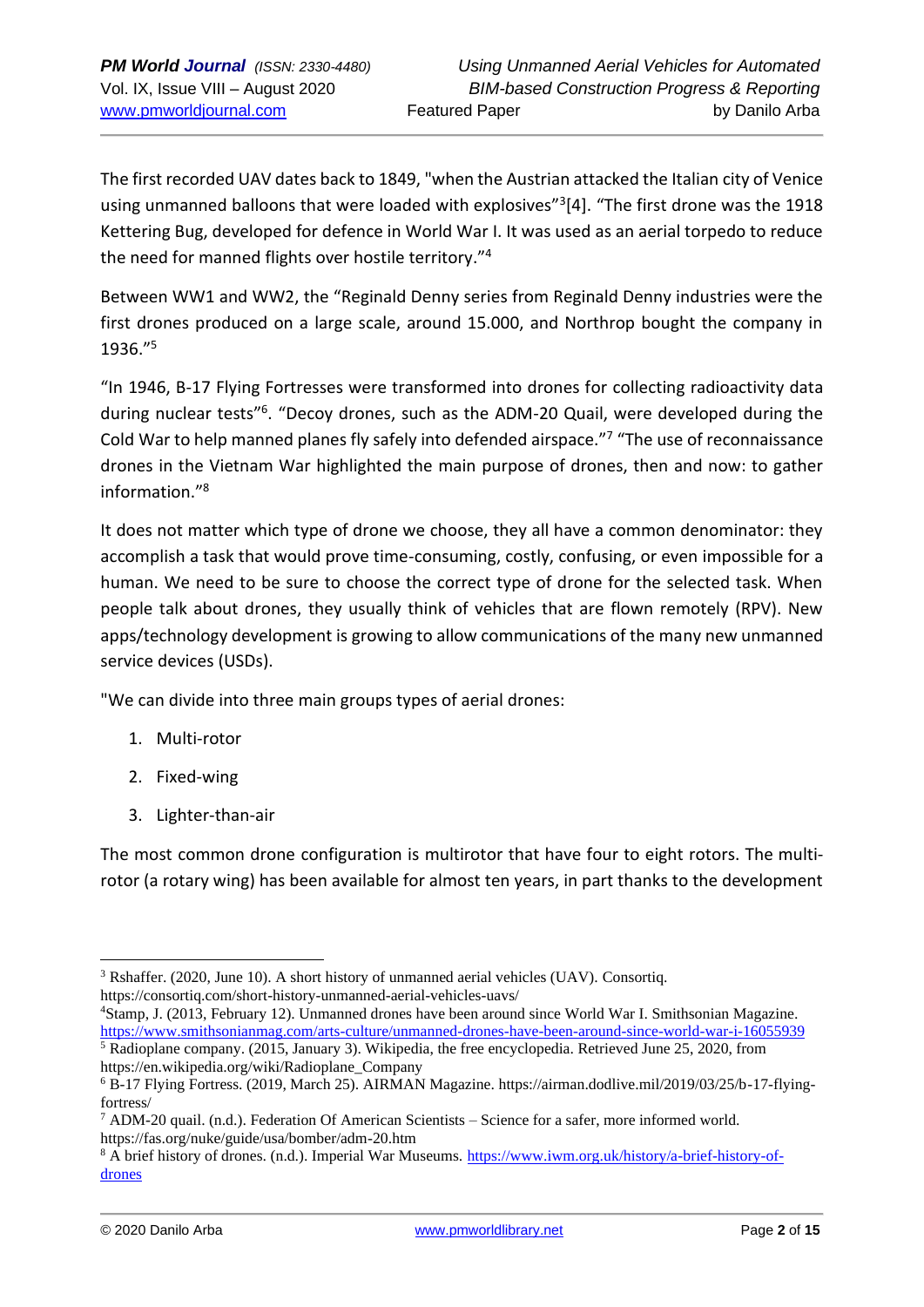of always smaller, more powerful and affordable electronic components, also used in smartphones."<sup>9</sup>

It is an unstable and energy inefficient configuration, but it can take off and land vertically. The aeroplane (fixed-wing) configuration is much more efficient with greater endurance and range, but it needs space to take off and land. Airships (lighter-than-air) do not need airspeed to generate lift so they can fly almost indefinitely, but they are very weather dependent.

When we have a problem, there is a need for a particular technology, like many different technology markets, the drone industry is highly problem-driven. It has a significant advantage that it needs minor, relatively, adjustments to modify or forward the technology, compared to the classic development cycle, which can take years.

The computational power is miniaturised and is now less expensive as days go by. We can buy and connect pieces that already exist in the market. As the technology applied to drones and UAVs is becoming more and more accessible, is the reason for the fast-expanding market, and explains why we see drones now used in multiple industries like the use of drones in media, advertising, police work, firefighting, agriculture, construction, energy, transport, and more.

While drones are growing in multiple industries, as per this paper, we will focus on the construction that, like 2018, is seeing a 239% growth YOY. [5]



Figure 01: Drones growth in industry adoption YOY.<sup>10</sup>

<sup>9</sup> Types of drones: Multi-rotor vs fixed-wing vs single rotor vs hybrid VTOL. (2019, December 18). UAV. https://www.auav.com.au/articles/drone-types/

<sup>&</sup>lt;sup>10</sup> Drones in construction: What does it mean for the industry? (n.d.). 27 Advisory – 27 Group are strategic nationbuilding consultants with a shared vision of rebuilding humanity. https://27.group/drones-in-construction-whatdoes-it-mean-for-the-industry/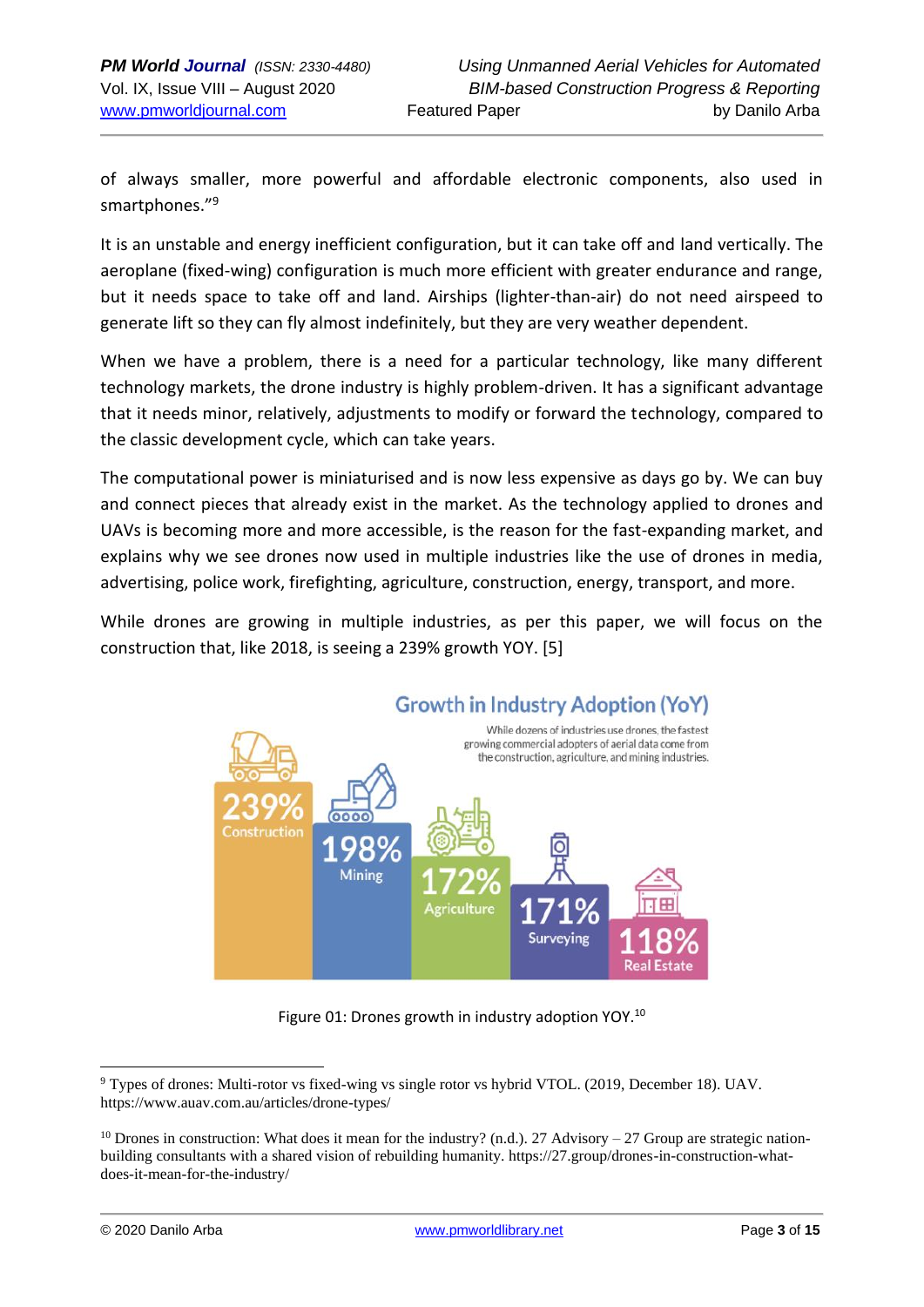As of today, still many construction companies consider the measurement of work in progress to be a complicated problem faced by project management. In construction projects, site managers usually spend a significant amount of time measuring, recording and analysing the progress of work. Is essential for many business and project management functions such as cost and schedule control, financial reporting, claims, and productivity measurement. For these functions to be reliable and valid, regular and accurate analysis is required.

However, there is often a lack of accurate and up to date as-built information due to the time consuming and expensive practice of manual data collection. In building construction, the average duration of activities is typically in the range of days or a few weeks [6], and the natural frequency of manual data collection and reporting is weekly and monthly. The absence of accurate and real-time as-built information handicaps the managers' ability to monitor schedule, cost, and other performance indicators. In turn, it reduces their ability to detect or manage the variability and uncertainty inherent in project activities.

Unmanned Aerial Vehicles (UAV) and drone usage have increased in recent years for surveying, facility management, and other relevant fields. The images obtained from drones and other imaging tools can be used for more practical and cost-effective operations in the areas of architectural engineering and construction management and monitoring. The critical challenge is to interpret the images and obtain relevant information.

Among the many applications, as per the below image [6], we will focus on the construction site management.



Figure 02: 20 possible usages of Drones. $^{11}$ 

<sup>&</sup>lt;sup>11</sup> 6 commercial drones 2019 application | UAV application today. (2019, September 22). Study Material Online. <https://studymaterialonline.com/6-commercial-drones-2019-application-uav-applications-list/>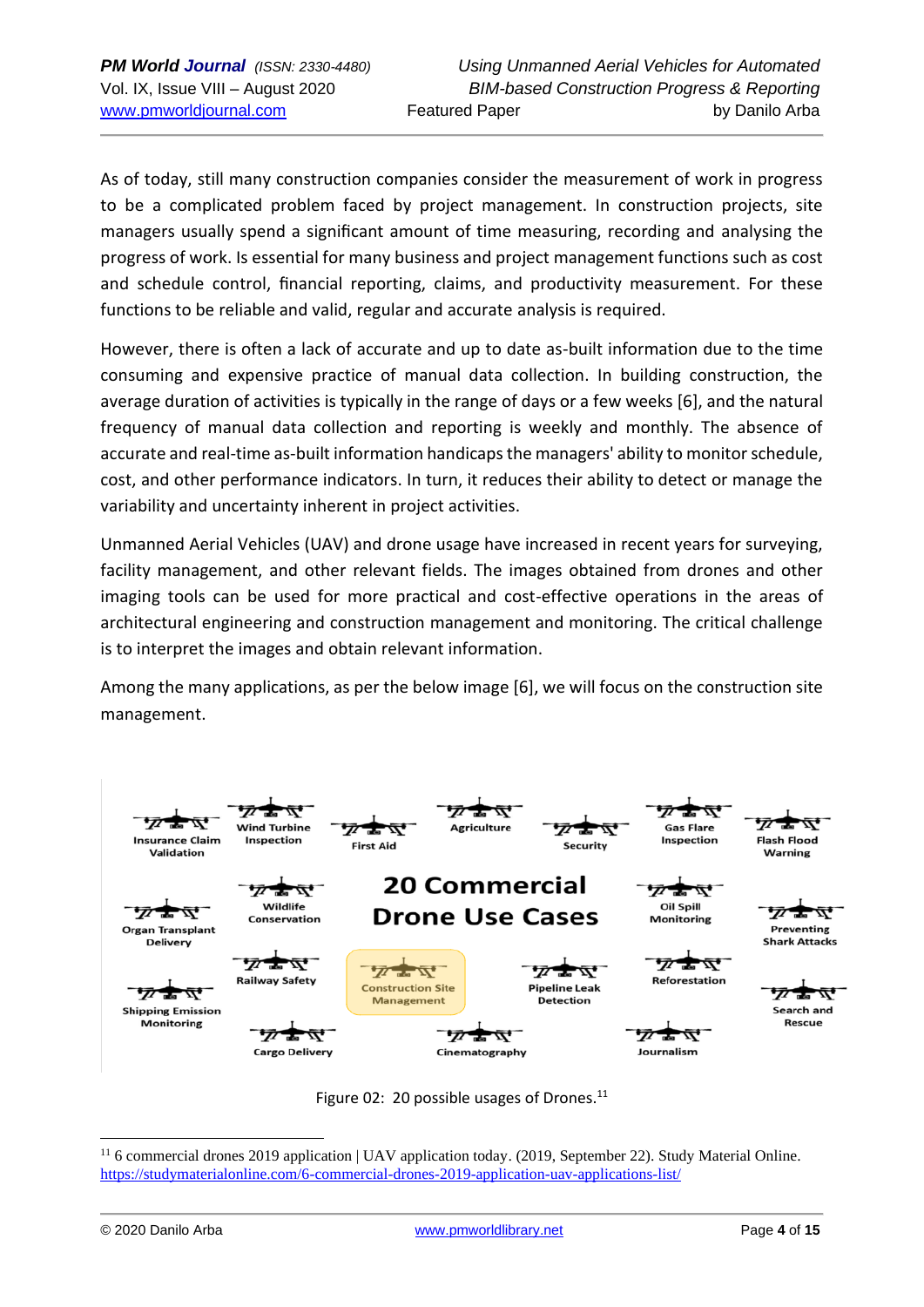Furthermore, what is BIM [4]?

Building Information Modelling (BIM) is a fully integrated model which follows the creation of a physical asset through its entire lifespan, from concept through design, construction, operations & maintenance through renovation and eventual demolition or repurposing. BIM is going to have a profound impact on the practice of project controls as the design databases are "hot-linked" to the CPM scheduling and cost estimating databases which means as the structure is designed and built in three dimensions, the CPM schedule, and cost estimate generated at the same time. While this will unlikely reduce the role the project control professional has played in terms of quantity take-offs and creating CPM schedules, it will open opportunities to create, update and manage the cost and productivity databases that are necessary to make 4D and 5D BIM work.[4]



Figure 03: From 1D to 6D and impact on Project Controls.<sup>12</sup>

The objectives are to explore how this so-called "drone model" can be compared to the BIM model at various construction stages, to allow us to respond to the following questions:

- A. What data can we capture with the drones to compare with our 3D/4D/5D/6D model?
- B. What are the current limitations or constraints of using drones to capture data?

#### **METHODOLOGY**

Traditionally the approach for monitoring construction projects involves a strict execution of plans without the possibility of any last-minute modifications. The availability of accurate real-

<sup>12</sup> Scope of services. (2016, March 6). BIM6D. https://bim6d.es/en/scope/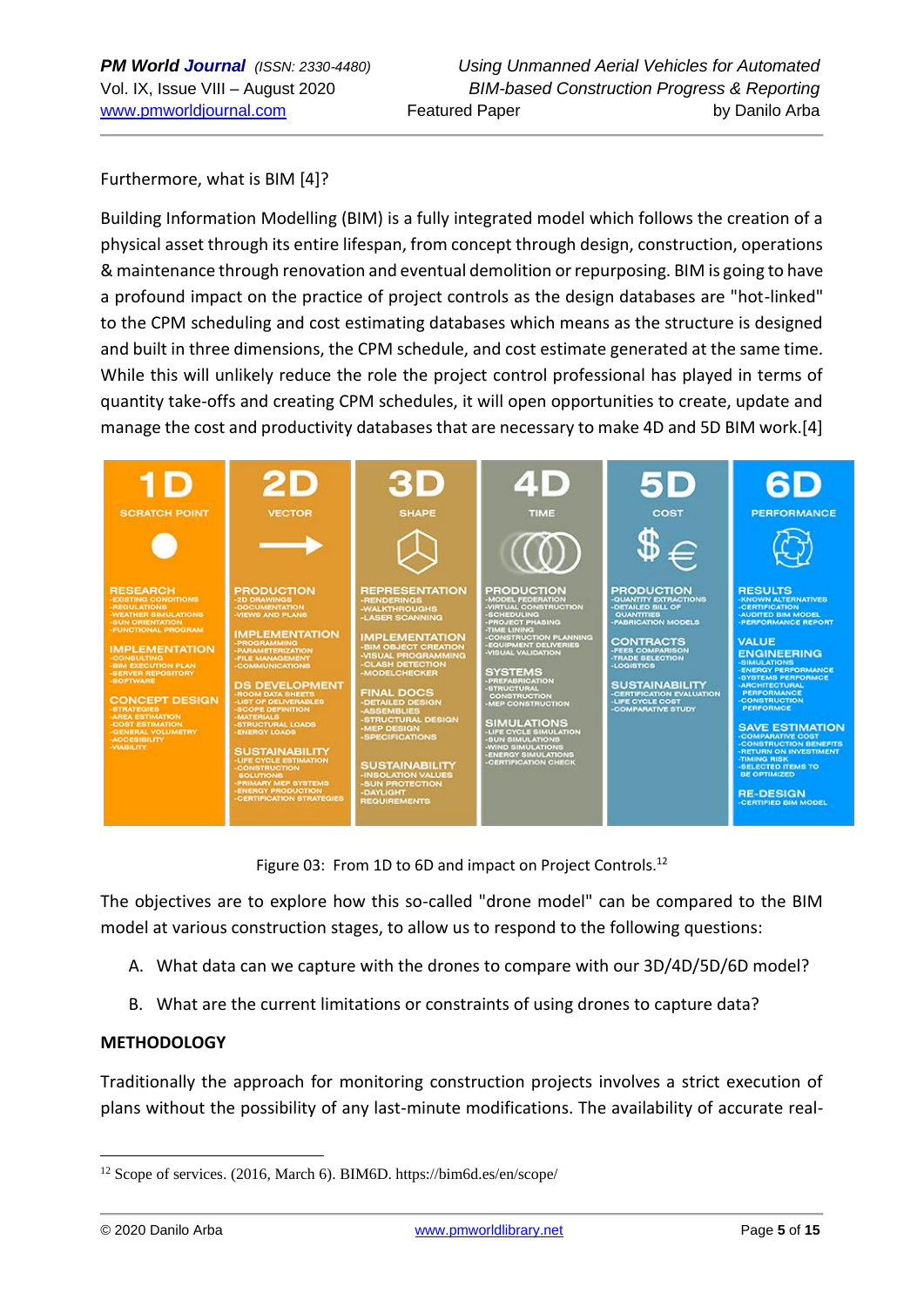time data, in this approach, (showing the construction progress) is limited. However, a smart monitoring system based on harmonised real-time data that is gathered with various innovative tools, e.g., UAV and drone-mounted sensors (photo/video camera, thermal imaging camera, and IR sensors, and others). This data is then analysed by using software that allows for better operations, planning, and adjustments (Figure 4). Some of the crucial applications of drones and UAVs in construction monitoring include the following.

- A. 3D Map Creation [7]: Aerial monitoring provides data for 3D object creation and the area's orthophotography map. Continuous update of the data can be executed and archived as an online map for interactive viewing of the objects. Investors and clients can be provided more significant control over the work ongoing on-site with the latest information.
- B. Aerial Photogrammetry & 3D Scanning of Construction Projects [8]: Aerial photo and video provide clients/companies with stunning visuals, such as look-ahead at the first stages of construction. All details of the 3D model can be easily accessed online by all parties.
- C. Routing Construction Progress Monitoring [9]: even before the development of construction phases, we can agree on pre-set flight paths in the construction sites providing almost real-time visual progress reporting for site professionals, developers, stakeholders.
- D. Volumetric Measurement: By utilising precise aerial photogrammetry over vast areas (both 2D and 3D), we can measure with an accuracy of a few centimetres, and can be done quickly and with cost efficiency, without creating disruption to the construction activities.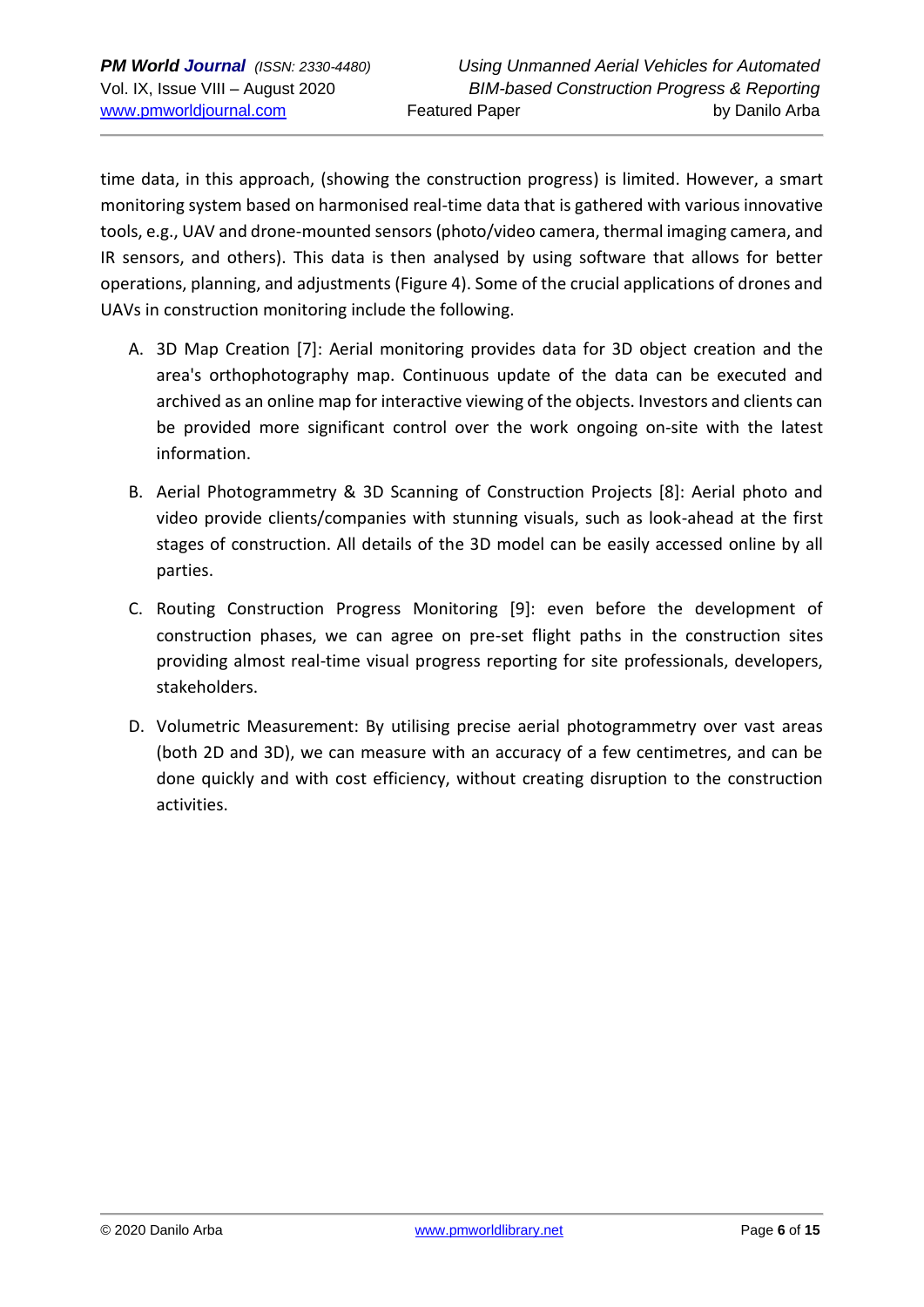| Construction site preparation<br>Prevention and control over illegal<br>3D mapping of the site and<br>confirmation of geogphysical<br>parameters | Fine-Tuning of the Constrcution                                     |  |
|--------------------------------------------------------------------------------------------------------------------------------------------------|---------------------------------------------------------------------|--|
|                                                                                                                                                  |                                                                     |  |
|                                                                                                                                                  | Preparation of visual demostartion<br>to site personell and clients |  |
| Creation of panaromic 3D views                                                                                                                   | Data source for decision making<br>and improvement                  |  |
|                                                                                                                                                  | Safety of workplace and<br>compliance supervision                   |  |
|                                                                                                                                                  |                                                                     |  |
|                                                                                                                                                  |                                                                     |  |

Figure 04: The main elements of a smart construction monitoring system using drones and UAVs.<sup>13</sup>

In figure 5, the detailed proposed framework of construction monitoring/reporting using drones and unmanned aerial vehicles (UAV). The high-resolution images and videos obtained with weekly, bi-weekly or monthly site visits allowing the engineers "to be always on-site". Only days are needed using UAVs, compared to weeks that it used to take. The images and videos done with drones can be done even before we start actually start construction and allow for better planning and optimisation, including safety measures.



Figure 05: The overall concept of construction monitoring/reporting using drones and unmanned aerial vehicles (UAV).<sup>14</sup>

<sup>&</sup>lt;sup>13</sup> Critical Elements of the intelligent construction monitoring system using drones and UAV's, by Author.

 $14$  The whole idea of construction monitoring/reporting using drones and unmanned aerial vehicles (UAV), by Author.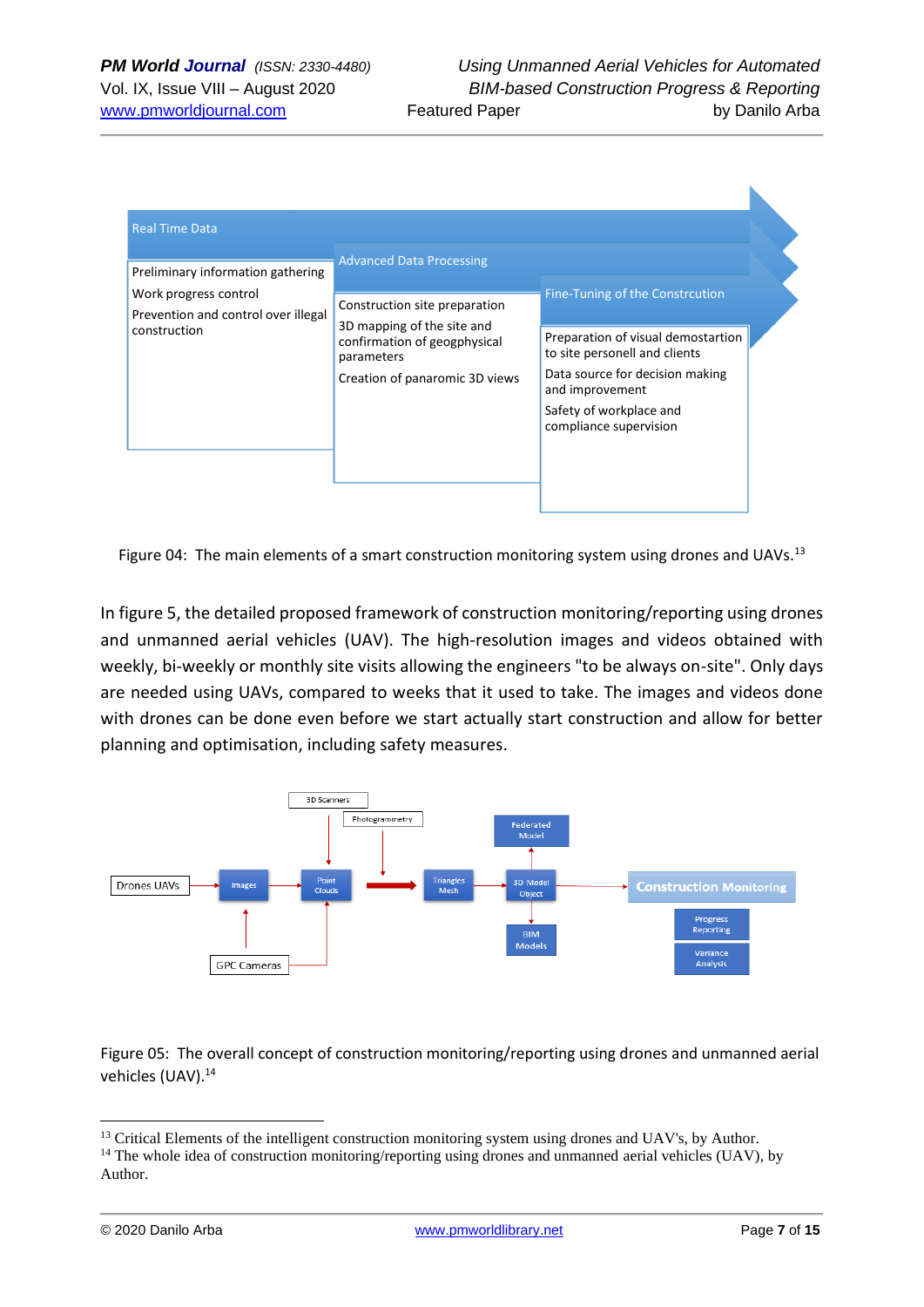Once we obtained the data both from drones and UAVs, the data can then be analysed with different software to extract useful information for decision-making. The analysis of data has remained an exciting subject of research for more than a decade (Ham et al., 2016). In recent years, several image processing, computer vision, and geometrical processing techniques are developed which can generate semantically-rich 3D models by collecting overlaying images, or they can be applied to manually or semi-automatically conduct progress monitoring, surveying, safety inspection, quality monitoring, and activity analysis during the construction. Several of the presented techniques can be used to streamline the condition assessment in existing buildings and infrastructure systems [5].

Creating a 3D model of an object from the images is called 3D reconstruction. This process captures the 3D shape and appearance of real objects. We can use different on the market software that is capable of automatically extracting thousands of common points between images. Each specific point found in an image is called a critical point. Visual points are considered when two crucial points on two different models are found to be the same. Also, when we match a group of key points, we can generate one 3D point. The more we are able to have significant overlap between the two images, the common area captured is more meaningful, and therefore, we can establish a higher number of key points and match them together. The larger the number of crucial points, the higher is the accuracy of the 3D reconstruction, this requires to have a high overlap between the images. To prepare a 3D model of a structure, e.g., an under-construction building, the overhead images are not capable enough to capture the details on sides of the building. For this reason, orbital flights around the structure, capturing oblique imagery recommended improving the quality of the 3D model.

To have better managerial decision making and cost control tool, the 3D model can be utilised to provide on-time relevant information about the construction progress and process, see, for example, to monitor earthmoving activities. Comparing the volume between our BIM federated model and the model created with the drones images can be done at different stages of the project to better track progress, and this images can also be used for concrete quantities and to assess the accuracy of structural elements.

The comparison can be extended to include real-time recording, reporting, verification, billing, planning besides scheduling and costing. A fully automated system reduces in a significant way the effort required compared to a more traditional approach in progress monitoring and reporting in construction sites. The computerised system provides useful and smart ways of site management and supervision that also results in improved operations, planning, and active onsite adjustments.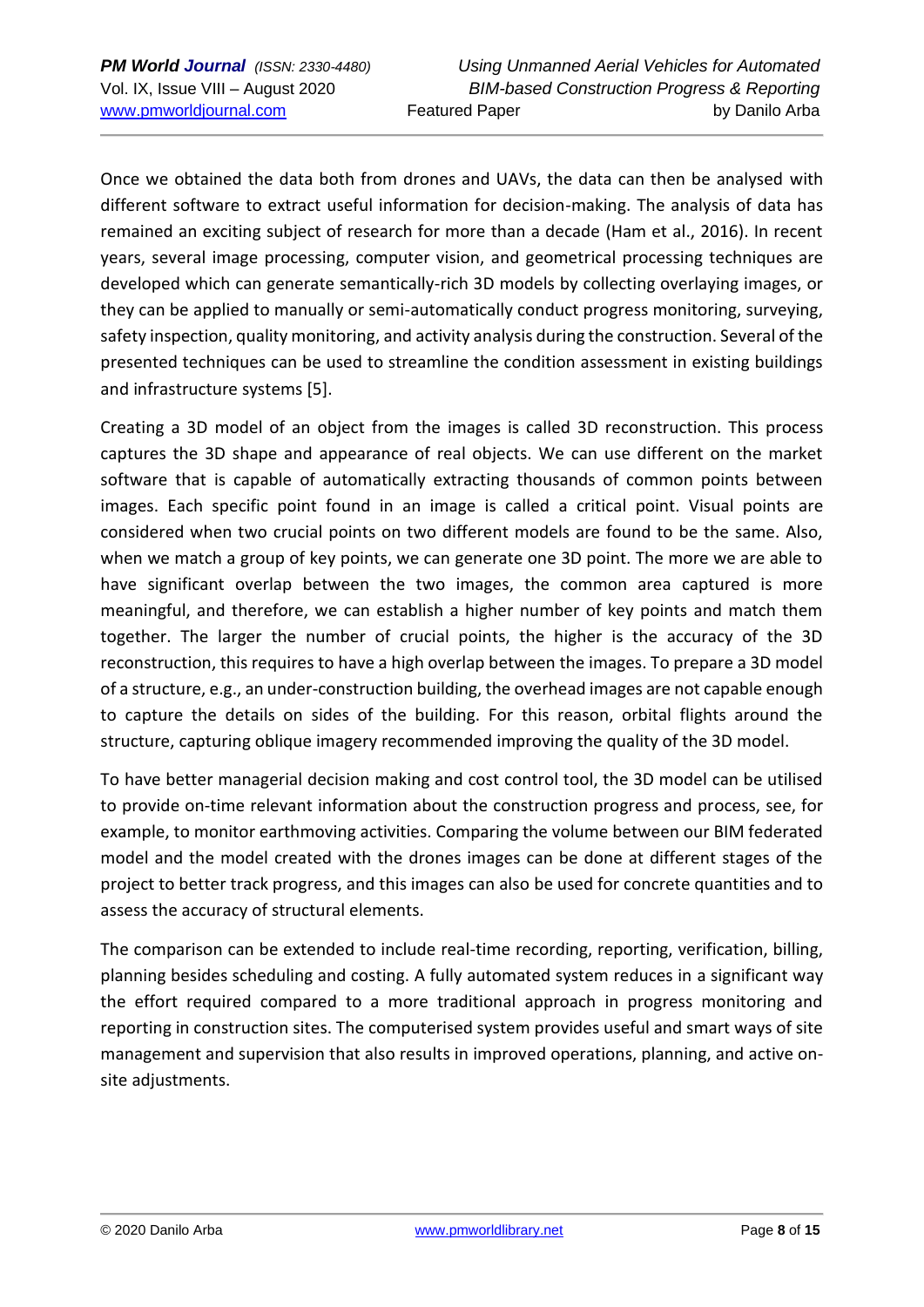#### **FINDINGS**

The presented approach of smart construction monitoring applied to a case study construction project of large retail construction in Europe, with the limitations of flight altitude due to the proximity of Linate Airport (LIN). The construction activities were continuously monitored using drones.

At several stages of construction, the drone flew a minimum of four times to capture various data with different height and camera angle settings. The data set is collected as follows:

- For the first data set, images are acquired with a camera angle at 0 degrees with a height of approximately 35 meters above the case study building height.
- The second data set obtained by flying the drone at approximately 25 meters from building height with the camera angle of 80 degrees.
- The third data set, the drone is flown again at the height of 35 meters from building height with an angle of 45 degrees.
- The fourth data set obtained flying the drone at a height of approximately 45 meters at an angle of 30 degrees.

After the completion of aerial photography, the collected data analysed to construct the 3D models. A software named "3DF Zephyr"<sup>15</sup> is used for 3D reconstruction. Once the 3D model is generated, it is exported in .obj (Wavefront) format<sup>16</sup>. This data is afterwards imported into REVIT $17$  and overlaid with the actual REVIT models to compare different dimension of the buildings.

With this overlay, a variety of comparisons at different stages of the construction project were carried out. The below fig.06 shows the benefits obtained from the presented drone-based construction monitoring approach.

<sup>15</sup> 3DF Zephyr - la soluzione fotogrammetrica completa - Da fotografie a modelli 3D - 3Dflow. (2020, March 4). 3Dflow. https://www.3dflow.net/it/

<sup>16</sup> Chakravorty, D. (2020, March 6). OBJ file format – Simply explained. All3DP. https://all3dp.com/1/obj-fileformat-3d-printing-cad/

<sup>&</sup>lt;sup>17</sup> Revit | Software BIM | Autodesk Negozio online. (n.d.). Autodesk | Software per progettazione 3D, Ingegneria e intrattenimento. https://www.autodesk.it/products/revit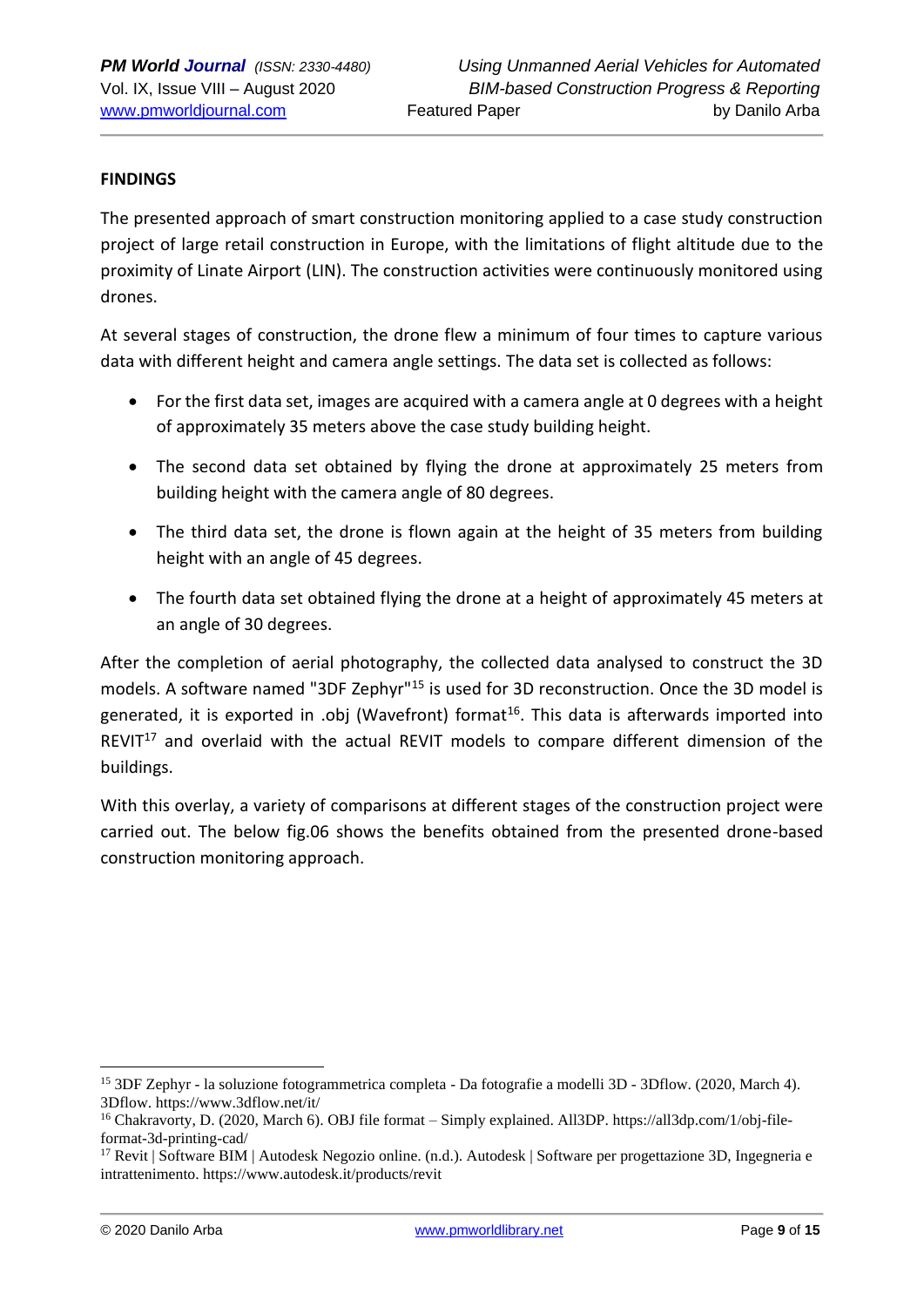

Fig.06: Range of results obtained from the drone-based construction monitoring approach<sup>18</sup>

The volumetric comparison between construction plan/schedule and on-site progress for the selected case study project can be seen in fig.07, 08 and 09. The correlation between the BIM model (red colour) and drone model (green colour) shows the project progress. Various benchmarks and targets can be set, and the project can be routinely monitored with reasonable accuracy. Similar comparisons can also be made at different stages of the project.

As an example, Figure 8 shows an example quantity comparison for the placement of bathrooms. The comparison indicates that all bathrooms are on schedule. Similarly, Figure 9 shows an example schedule comparison for the installation of windows in the case study project. The comparison shows that the placement is delayed by schedule. This case study application reflects the effectiveness of the presented approach for smart monitoring of construction projects.



Fig.07: The volumetric comparison between construction plan/schedule and on-site progress $19$ 

<sup>&</sup>lt;sup>18</sup> Range of results obtained from the drone-based construction monitoring approach, Author

 $19$  The volumetric correlation between construction plan/schedule and on-site progress, example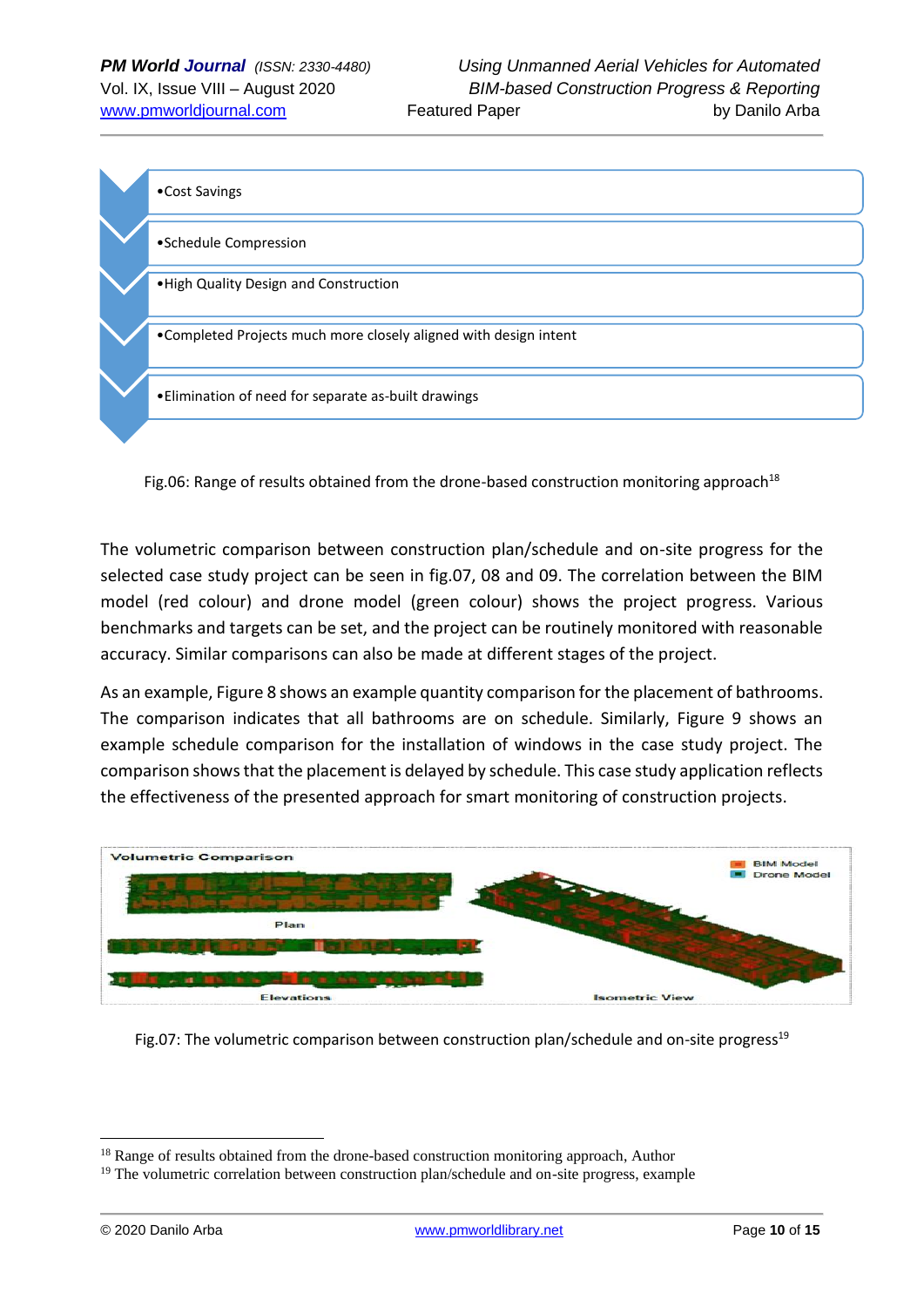

Fig.08: An example quantity comparison for the placement of toilets<sup>20</sup>



Fig.09: An example schedule comparison for the case study project – The placement of windows is delayed by schedule<sup>21</sup>

| Project Status<br>CHAIRPIGNS<br>Target Philadelphia                                                                                                                                                                                                                                                                                                                                | <b>Dynast Progress</b> | 3D Models<br><b>Barrett Inc.</b><br>.<br><b>COLLEGE</b><br>Of East 2017<br>312 63017                                                                                                      |                                               |
|------------------------------------------------------------------------------------------------------------------------------------------------------------------------------------------------------------------------------------------------------------------------------------------------------------------------------------------------------------------------------------|------------------------|-------------------------------------------------------------------------------------------------------------------------------------------------------------------------------------------|-----------------------------------------------|
| Please click these 2 items<br>Jef Aug Did-<br>to view models<br>TH99 (195-201)<br>Completion with 10%                                                                                                                                                                                                                                                                              | 25<br>Plan View        | Pentipoli Elizabeta<br><b>Donal Pregnon</b><br><b>OK</b><br><b>Orona Images</b><br>pual mayor<br><b>East Forest</b><br>$\sim$<br>Drone Video<br>$\sim$<br>60<br><b>AND</b>                |                                               |
| Cove and otining installation<br>Completion with: 40%<br>THIRD (2012-308)<br><b>State Street</b><br><b>SCIENTIST</b><br>House 3127<br>This contains<br><b>Bill Torpico</b><br><b>Size Construction</b><br>Revit models<br>House 61275<br><b>Britannia</b><br>Construction of Nicolaps and P<br>Completion with: SDA<br>House S138<br><b>Contract</b><br>construction of 1 singlery |                        | les fet the tip they live Jul July The<br><b>Flower Union</b><br>Plegatation st'Tsoulet construction area<br><b>Services</b><br>about 10 to 10 and 100 cm and<br>$\overline{\phantom{a}}$ | complete attricting<br>Concertains with 1994. |

Fig.10: An example of automatic reporting<sup>22</sup>

 $20$  An example quantity comparison for the placement of toilets, example

<sup>&</sup>lt;sup>21</sup> An example schedule comparison for the case study project – The installation of windows, example

 $22$  for the case study project, example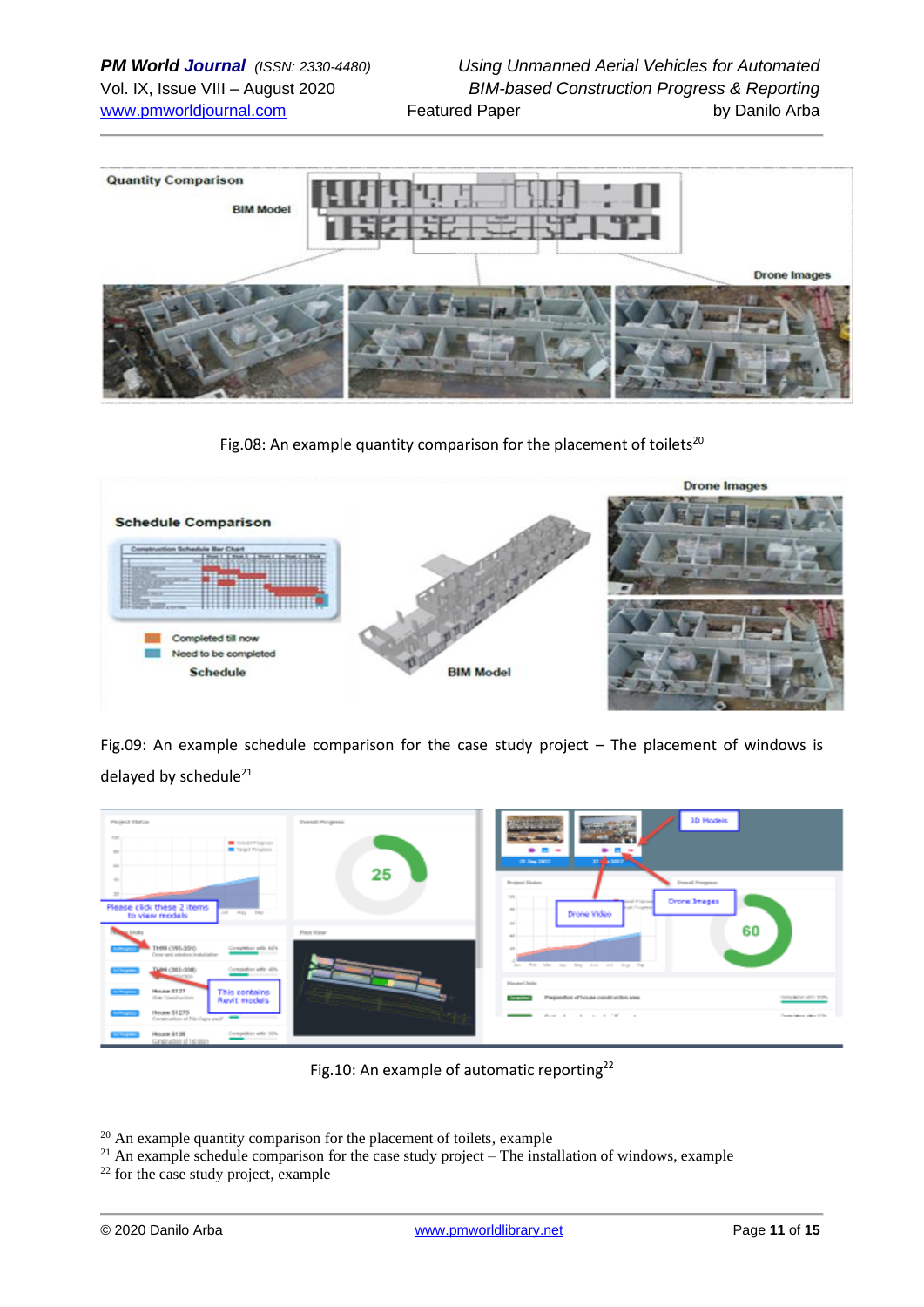To compare the accuracy and reliability of the presented technique, it was applied to four other case studies of similar nature, and the results were compared with actual data. The dimensions of case study buildings were measured and then compared with the 3D drone models. It is observed that the drone 3D models are reasonably consistent in shape and geometry of the actual buildings.

Due to limitation if the operation of drones, see weather conditions, obstacles and others, in some cases, there can be certain types of errors due to data source, quality of data, the height of the drone, the angle of the camera while capturing the images and the construction methods. In this real project, the mean error in the control point measurements for four tested cases was found to be less than 0.08 meters.

## **CONCLUSIONS**

The framework development presented in this paper for a fully automated smart construction reporting and monitoring system based on real-time data obtained from UAVs and drones. The current progress in technology both in navigation and design of autonomous and low-weight UAVs and drones can be efficiently used in a dynamic manner to result in more practical and cost-effective operation in the fields of construction management and monitoring. In the presented approach, the data in terms of drone images from multiple locations and point clouds (from 3D scanning of the construction site) can be used to construct 3D models using the photogrammetry techniques. The models created with drones can then be compared to the original BIM model at various construction stages to monitor the construction progress. This comparison can be extended to include real-time recording, reporting, billing, verification, and planning, besides construction scheduling and costing

We used the example of a retail construction project; the effective use of drone data is demonstrated in terms of smart construction monitoring and comparisons between drone model and BIM model. A fully automated system reduces the effort significantly compared to more traditional construction and reporting procedures. The obtained system provides useful and smart ways of site supervision and management but also results in better operations, planning and effective on-site adjustments.

#### **FOLLOW ON RESEARCH**

Further research is ongoing to expand the field of applications to billing, verification and planning.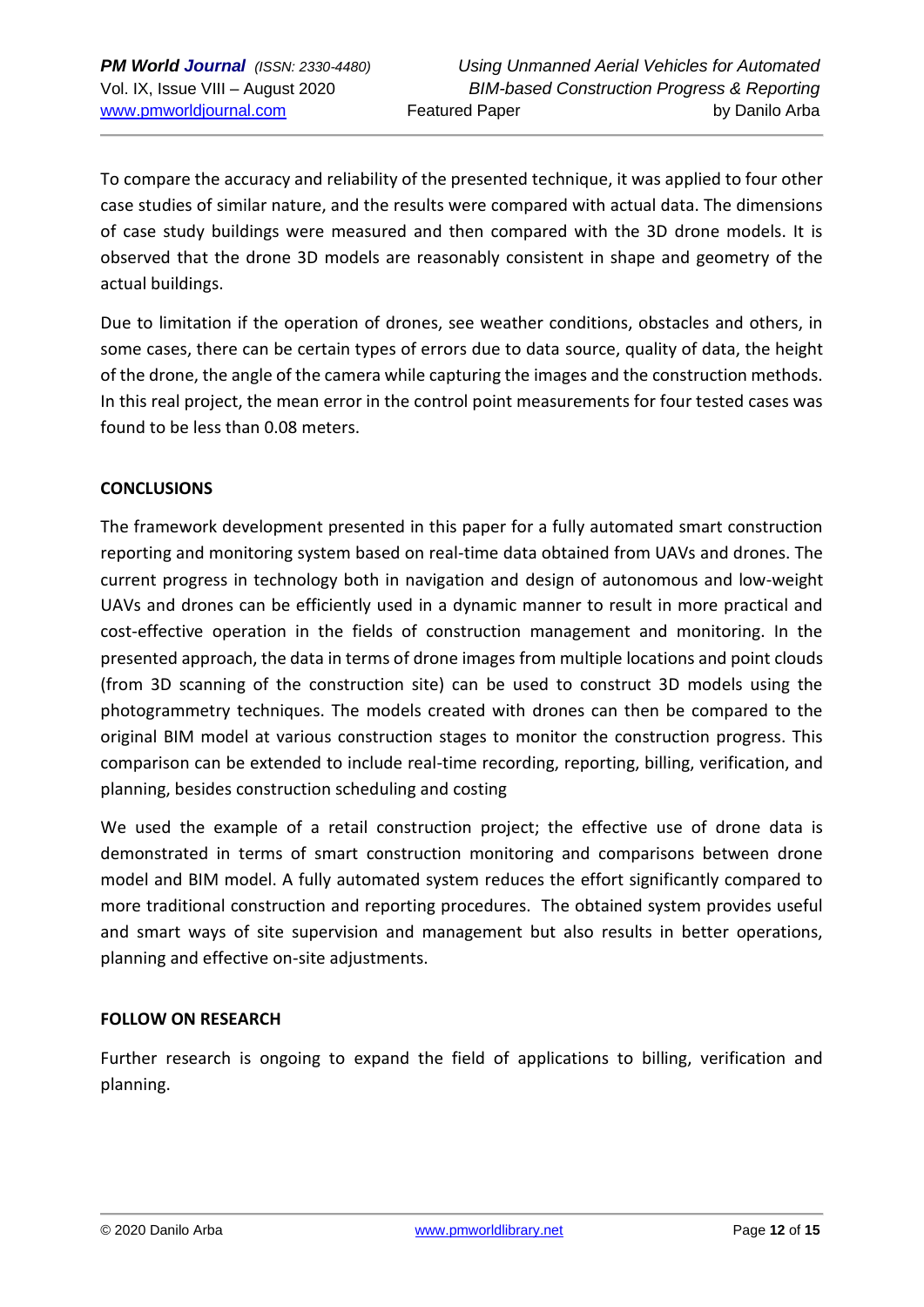#### **BIBLIOGRAPHY**

- 1. [1] Commercial drones are here: The future of unmanned aerial systems. (n.d.). McKinsey & Company. [https://www.mckinsey.com/industries/capital-projects-and-infrastructure/our](https://www.mckinsey.com/industries/capital-projects-and-infrastructure/our-insights/commercial-drones-are-here-the-future-of-unmanned-aerial-systems)[insights/commercial-drones-are-here-the-future-of-unmanned-aerial-systems](https://www.mckinsey.com/industries/capital-projects-and-infrastructure/our-insights/commercial-drones-are-here-the-future-of-unmanned-aerial-systems)
- 2. [2] Photogrammetry. (n.d.). ScienceDirect.com | Science, health and medical journals, full-text articles and books[. https://www.sciencedirect.com/topics/earth-and-planetary](https://www.sciencedirect.com/topics/earth-and-planetary-sciences/photogrammetry)[sciences/photogrammetry](https://www.sciencedirect.com/topics/earth-and-planetary-sciences/photogrammetry)
- 3. [3] How drones are changing our lives. (n.d.). Global top 100 universities | University of Southampton.<https://www.southampton.ac.uk/news/2016/07/drone-technology.page>
- 4. [4] Building Information Modelling (BIM). Guild of project controls compendium and reference (Car). (n.d.). Planning Planet | dedicated to Project Controls. <https://www.planningplanet.com/guild/gpccar/managing-change-the-owners-perspective>
- 5. [5] Rshaffer. (2020, June 10). A short history of unmanned aerial vehicles (UAV). Consortiq. <https://consortiq.com/short-history-unmanned-aerial-vehicles-uavs/>
- 6. [6] DroneDeploy. (2018, May 30). 2018 commercial drone industry trends. Medium. <https://medium.com/aerial-acuity/2018-commercial-drone-industry-trends-70b83e0a2e6f>
- 7. [7] Guild of project controls compendium and reference (Car). (n.d.). Planning Planet | dedicated to Project Controls. [https://www.planningplanet.com/guild/gpccar/calculate](https://www.planningplanet.com/guild/gpccar/calculate-the-duration-of-each-activity)[the-duration-of-each-activity](https://www.planningplanet.com/guild/gpccar/calculate-the-duration-of-each-activity)
- 8. [8] Blue innovation Drones in Port operations. (2019, March 22). On The Mos Way. [https://www.onthemosway.eu/blue-innovation-drones-in-port-operations/?cn](https://www.onthemosway.eu/blue-innovation-drones-in-port-operations/?cn-reloaded=1&cn-reloaded=1)[reloaded=1&cn-reloaded=1](https://www.onthemosway.eu/blue-innovation-drones-in-port-operations/?cn-reloaded=1&cn-reloaded=1) [9] Suryawanshi, D. S. (2016, February 29). How can one make a 3D map with GIS software? ResearchGate. https://www.researchgate.net/post/How\_can\_one\_make\_a\_3D\_map\_with\_GIS\_softw
- 9. [10] Developments in multidimensional spatial data models. (n.d.). Google Books. [https://books.google.it/books?id=4HzrwZGKMn0C&pg=PA218&lpg=PA218&dq=B.+Aerial+P](https://books.google.it/books?id=4HzrwZGKMn0C&pg=PA218&lpg=PA218&dq=B.+Aerial+Photogrammetry+%26+3) [hotogrammetry+%26+3](https://books.google.it/books?id=4HzrwZGKMn0C&pg=PA218&lpg=PA218&dq=B.+Aerial+Photogrammetry+%26+3)
- 10. [11] PDF) A concept for automated construction progress monitoring: Technologies adoption for benchmarking project performance control. (2018, November 28). ResearchGate. [https://www.researchgate.net/publication/329246591\\_A\\_Concept\\_for\\_Automated\\_Co](https://www.researchgate.net/publication/329246591_A_Concept_for_Automated_Co)
- 11. [12] Cho, Y. K., Ham, Y., and Golpavar-Fard, M. (2015). "3D as-is building energy modelling and diagnostics: A review of the state-of-the-art". Advanced Engineering Informatics, 29(2), 184–195.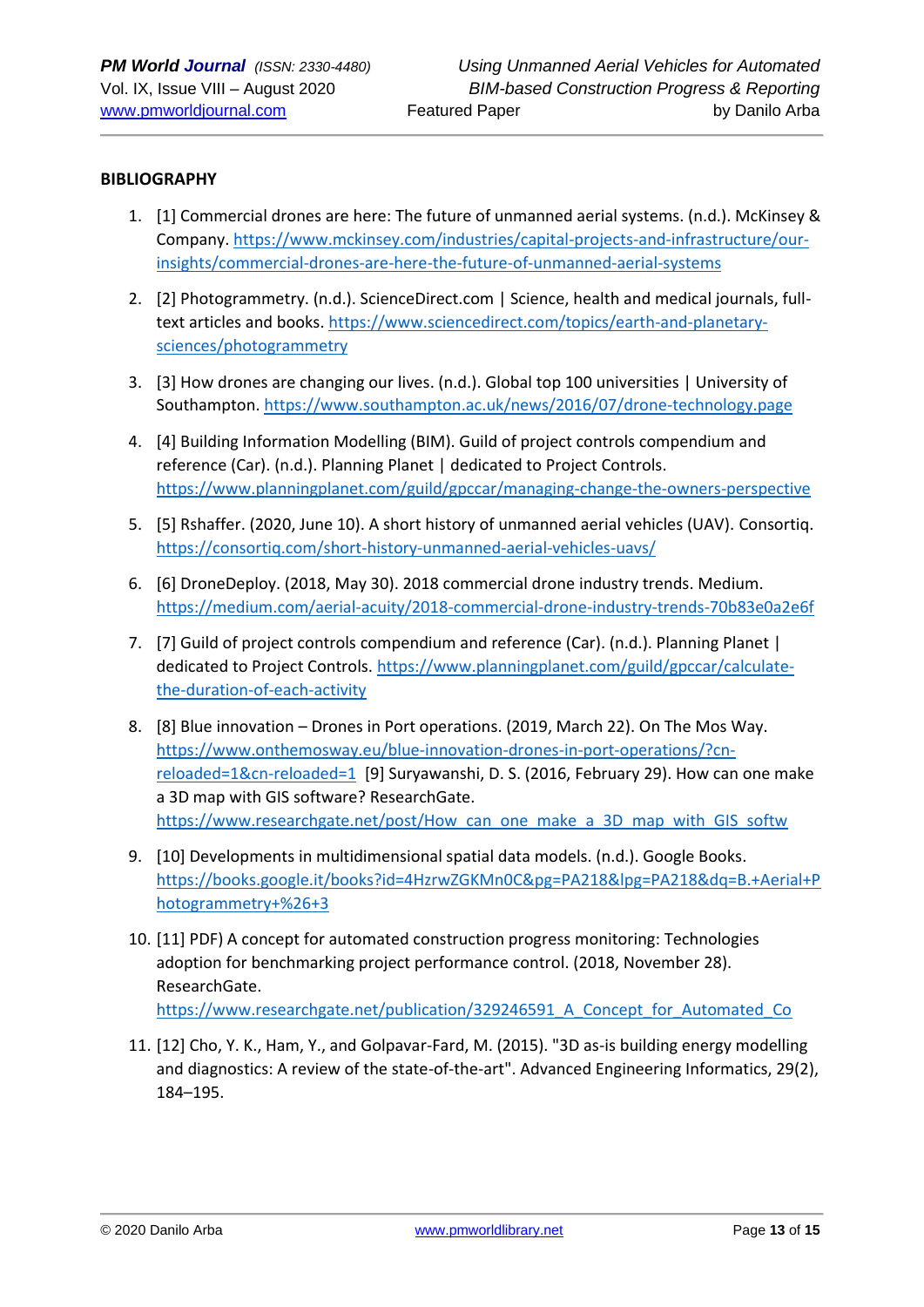- 12. [13] Building Information Modelling (BIM). Guild of project controls compendium and reference (Car). (n.d.). Planning Planet | dedicated to Project Controls. <https://www.planningplanet.com/guild/gpccar/managing-change-the-owners-perspective>
- 13. Stamp, J. (2013, February 12). Unmanned drones have been around since World War I. Smithsonian Magazine. [https://www.smithsonianmag.com/arts-culture/unmanned-drones](about:blank)[have-been-around-since-world-war-i-16055939](about:blank)
- 14. 1 Radioplane company. (2015, January 3). Wikipedia, the free encyclopedia. Retrieved June 25, 2020, from [https://en.wikipedia.org/wiki/Radioplane\\_Company](https://en.wikipedia.org/wiki/Radioplane_Company)
- 15. 1 B-17 Flying Fortress. (2019, March 25). AIRMAN Magazine. <https://airman.dodlive.mil/2019/03/25/b-17-flying-fortress/>
- 16. 1 ADM-20 quail. (n.d.). Federation Of American Scientists Science for a safer, more informed world.<https://fas.org/nuke/guide/usa/bomber/adm-20.htm>
- 17. 1 A brief history of drones. (n.d.). Imperial War Museums. [https://www.iwm.org.uk/history/a-brief-history-of-drones](about:blank)
- 18. 1 Types of drones: Multi-rotor vs fixed-wing vs single rotor vs hybrid VTOL. (2019, December 18). UAV.<https://www.auav.com.au/articles/drone-types/>
- 19. 1 Drones in construction: What does it mean for the industry? (n.d.). 27 Advisory 27Group are strategic nation-building consultants with a shared vision of rebuilding humanity. <https://27.group/drones-in-construction-what-does-it-mean-for-the-industry/>
- 20. 1 6 commercial drones 2019 application | UAV application today. (2019, September 22). Study Material Online. [https://studymaterialonline.com/6-commercial-drones-2019](https://studymaterialonline.com/6-commercial-drones-2019-application-uav-applications-list/) [application-uav-applications-list/](https://studymaterialonline.com/6-commercial-drones-2019-application-uav-applications-list/)
- 21. 1 Scope of services. (2016, March 6). BIM6D.<https://bim6d.es/en/scope/>
- 22. 1 3DF Zephyr la soluzione fotogrammetrica completa Da fotografie a modelli 3D 3Dflow. (2020, March 4). 3Dflow.<https://www.3dflow.net/it/>
- 23. 1 Chakravorty, D. (2020, March 6). OBJ file format Simply explained. All3DP. <https://all3dp.com/1/obj-file-format-3d-printing-cad/>
- 24. 1 Revit | Software BIM | Autodesk Negozio online. (n.d.). Autodesk | Software per progettazione 3D, Ingegneria e intrattenimento. https://www.autodesk.it/products/revit